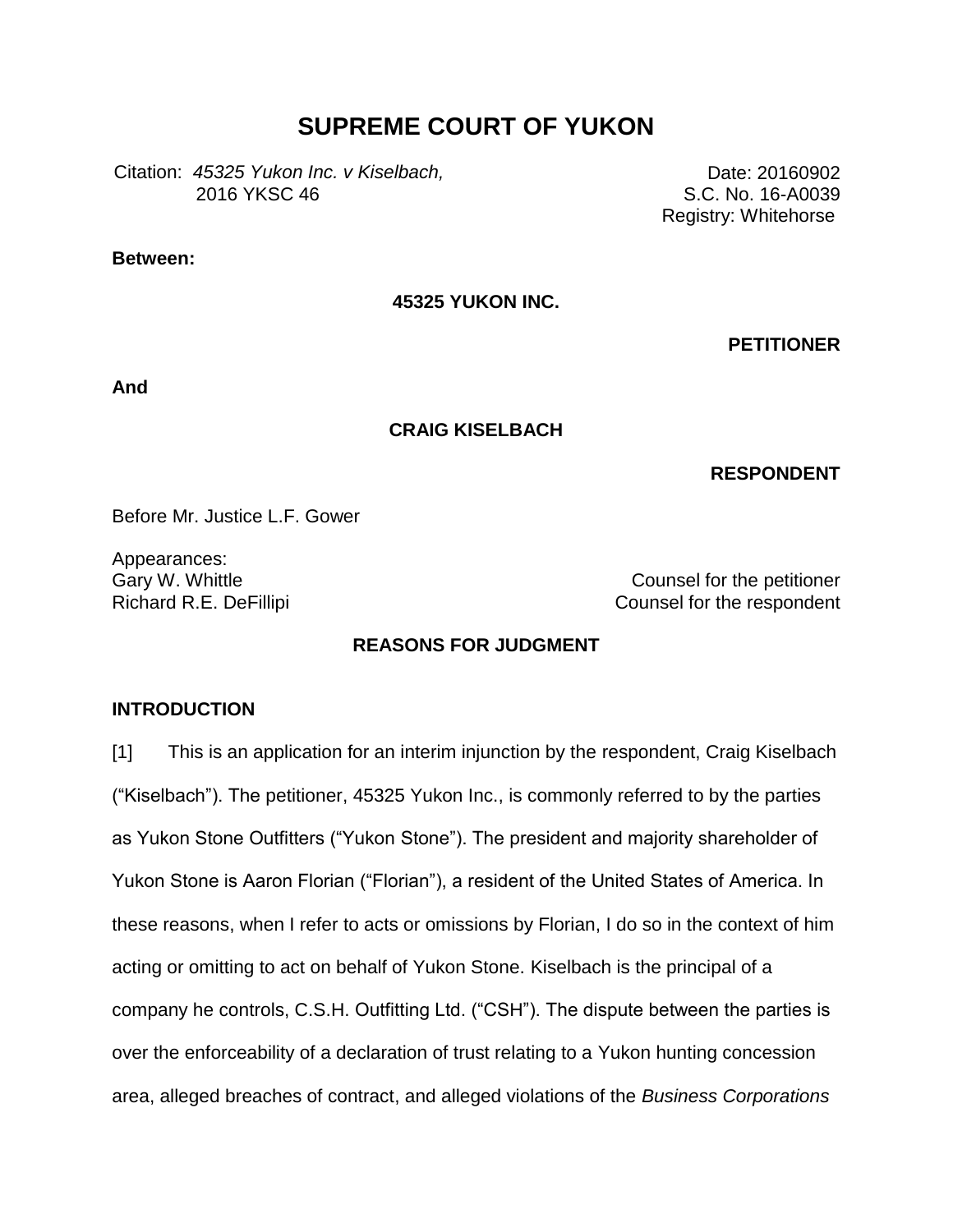*Act*, R.S.Y. 2002, c. 20, as amended. Kiselbach, a Canadian citizen and resident of British Columbia, is the outfitter operating the concession on behalf of Yukon Stone. The parties have agreed that these issues should proceed to trial. In the meantime, Kiselbach seeks an interim injunction preventing Florian and Yukon Stone from interfering with his operation of the concession for the current hunting season.

#### **BACKGROUND**

[2] On June 2, 2012, Florian, Kiselbach and CSH entered into an agreement (the "services agreement") whereby Kiselbach assumed the position of outfitter for Yukon hunting Concession #15. Pursuant to ss. 38(3) and (4) of the *Wildlife Act*, R.S.Y. 2002, c. 229, as amended, (the "*Act*") in order for both Kiselbach and Yukon Stone to contract to provide guides for big game hunting, it became necessary for Kiselbach to become a director of Yukon Stone, which was done under the services agreement. The services agreement also provided for the fees to be paid to CSH, an annual performance incentive for which CSH would be eligible, and eventual equity participation by Kiselbach and/or CSH in Yukon Stone, beginning in 2013. Finally, the services agreement required Kiselbach to sign a trust declaration indicating that he would hold Concession #15 in trust for Yukon Stone, which Kiselbach did on June 11, 2012. The enforceability of that trust declaration is presently one of the central issues in this litigation.

[3] Pursuant to s. 50(1) of the *Act*, the Minister may only issue an outfitting concession to an individual who is a Canadian citizen (or permanent resident) and ordinarily resides in Canada. Kiselbach meets these qualifications, but Florian does not.

[4] The services agreement specified Kiselbach's responsibilities as follows: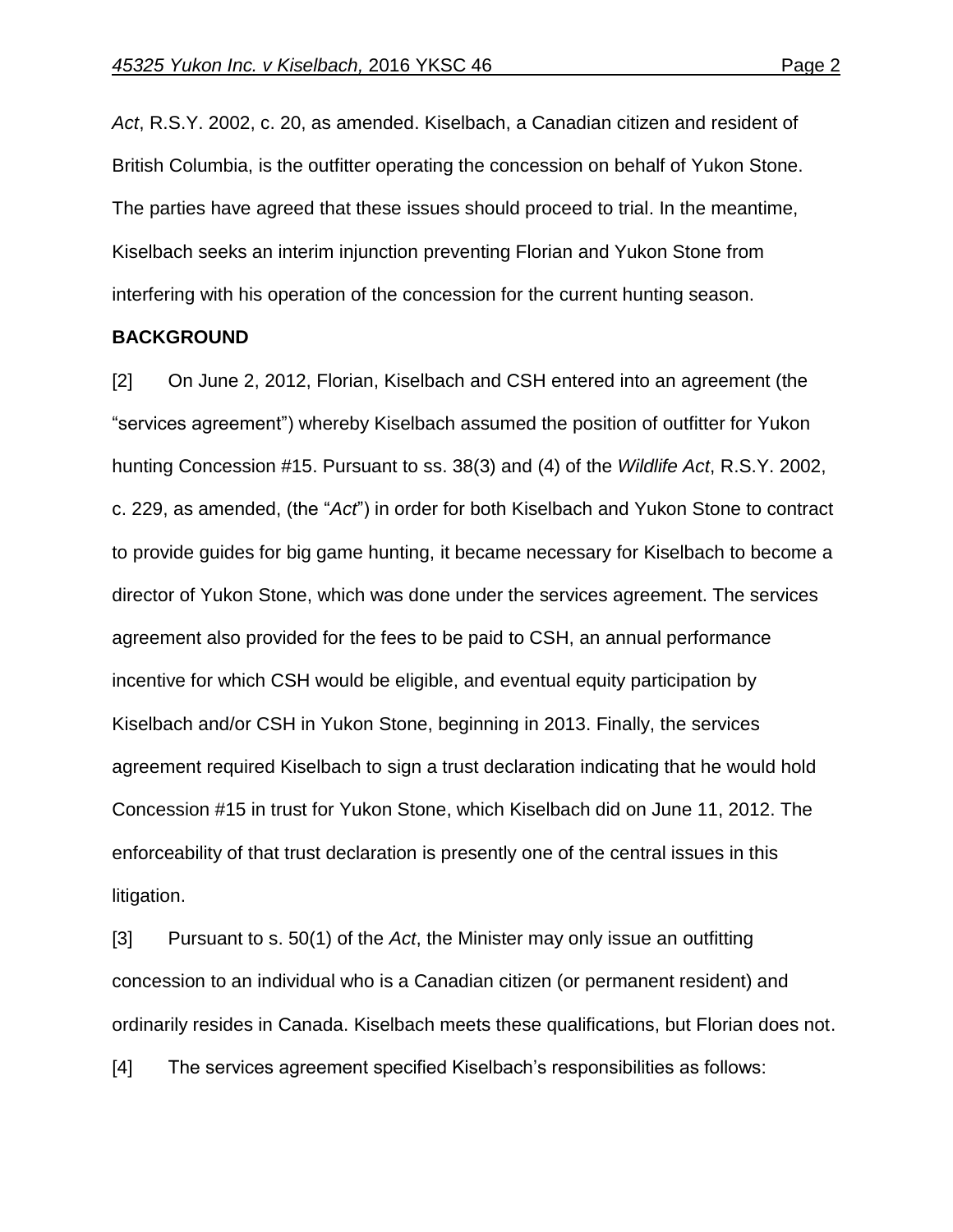**Scope of Services**: I expect that this role will be largely a full time position with activities throughout the year including but not limited to management of **all** aspects of hunting and fishing operations (including horse care, hiring and managing crew, flying, guiding is necessary, infrastructure maintenance and improvement, and many more), attendance at shows to represent the business and book trips, response to inquiries throughout the year, Winter predator hunts and management, management of relations with Government Agencies, First Nations, Outfitters Association as well as expense management, some amount of book keeping and financial planning/management. In this role you will be expected to uphold and observe all the provisions of the Wildlife Act. (my bolding and underlining)

[5] Kiselbach operated Concession #15 as the outfitter under the *Act* for the hunting seasons in each of the years from 2012 to and including the present year. I am advised that the hunting season runs from August 1 to October 31 each year, but that historically Kiselbach and Yukon Stone have usually finished the season by or about the end of the first week in October each year.

[6] Financial statements provided by Yukon Stone indicate that outfitting revenue has increased in each year from 2013 through to and including 2015. Emails between Florian and Kiselbach further suggest that Florian was pleased with Kiselbach's performance in this regard.

[7] For the current hunting season, the evidence is that Yukon Stone is committed to approximately 25 big game hunts with estimated revenue of approximately \$700,000 US. The season has been underway since August 1 and is scheduled to continue until October 7, 2016.

[8] Despite his apparent success with operating hunting Concession #15, Kiselbach became increasingly dissatisfied with Florian and Yukon Stone, alleging that Florian failed to live up to certain obligations in the services agreement, in particular the lack of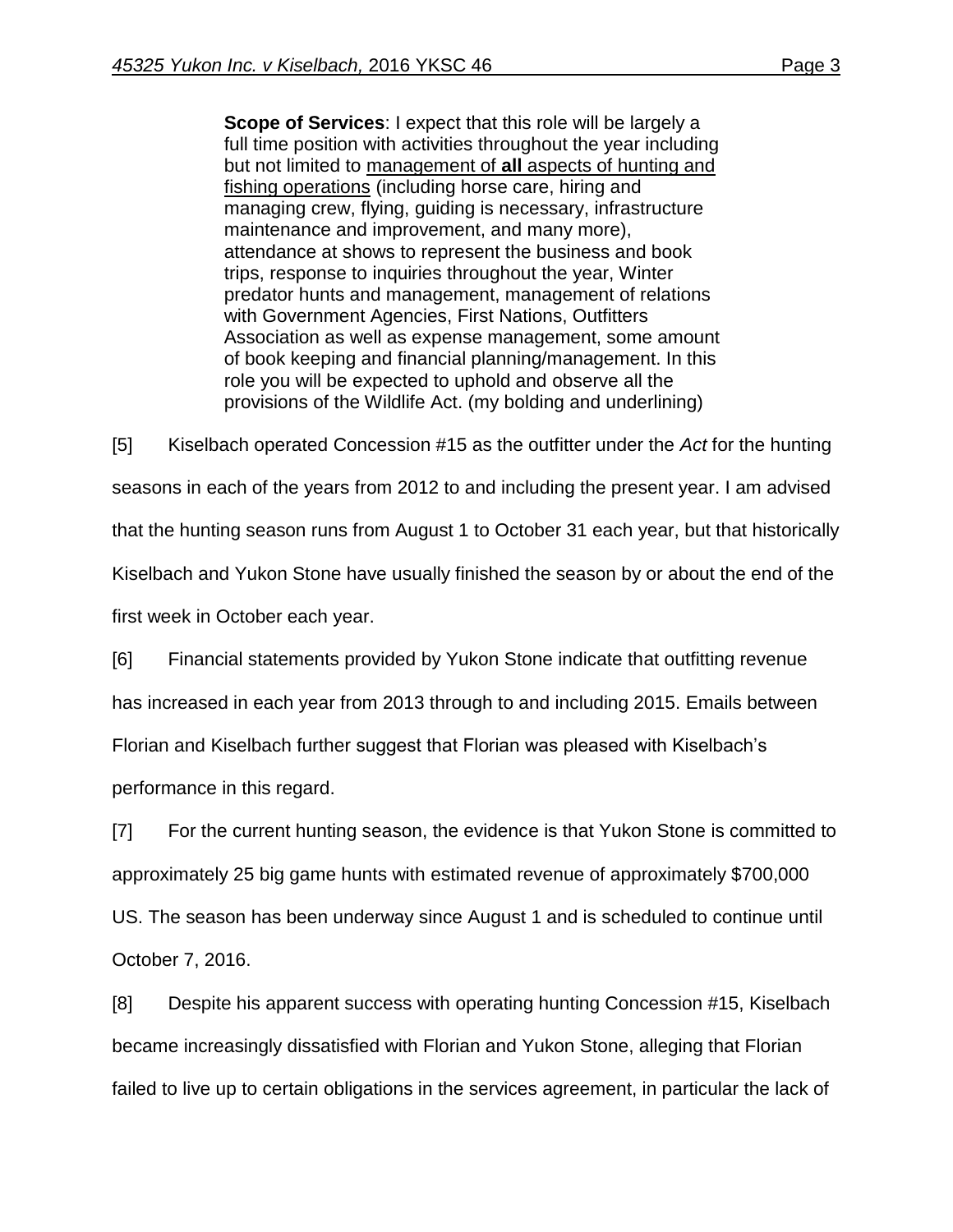opportunity to pursue equity participation in Yukon Stone. This ultimately resulted in Kiselbach making an offer, on January 30, 2016, to buy out Florian's interest in Yukon Stone. Florian declined the offer and, on April 25, 2016, requested that Kiselbach surrender Concession #15 pursuant to the trust declaration, in order that it could be reissued to a new outfitter of Florian's choosing, Gregory Spenner.

[9] Kiselbach retained counsel to oppose this action and to pursue his own claims alleging breach of contract and violations of the *Business Corporations Act* by Florian. Ultimately, he seeks to dissolve and liquidate Yukon Stone, and recover his claims through a sale of the company's shares.

[10] On June 7, 2016, Yukon Stone filed a petition seeking an order that Kiselbach surrender Concession #15 pursuant to the trust declaration. Kiselbach's counsel responded with: (1) an application to have the petition and the anticipated counterclaim converted into a trial, pursuant to Rule 50(12)(d); and (2) this application for an interim injunction.

[11] When the matter came before me on August 24 and 25, 2016, Yukon Stone's counsel indicated that his client was consenting to the petition being converted into a trial. Tracking the language in Kiselbach's notice of application, Yukon Stone will file a statement of claim within 14 days of the date the consent order is filed, and Kiselbach and CSH will have a further 21 days to file the their defence and counterclaim.

[12] As a result of this change of affairs, the hearing on August 24 and 25 was limited solely to the issue of the interim injunction.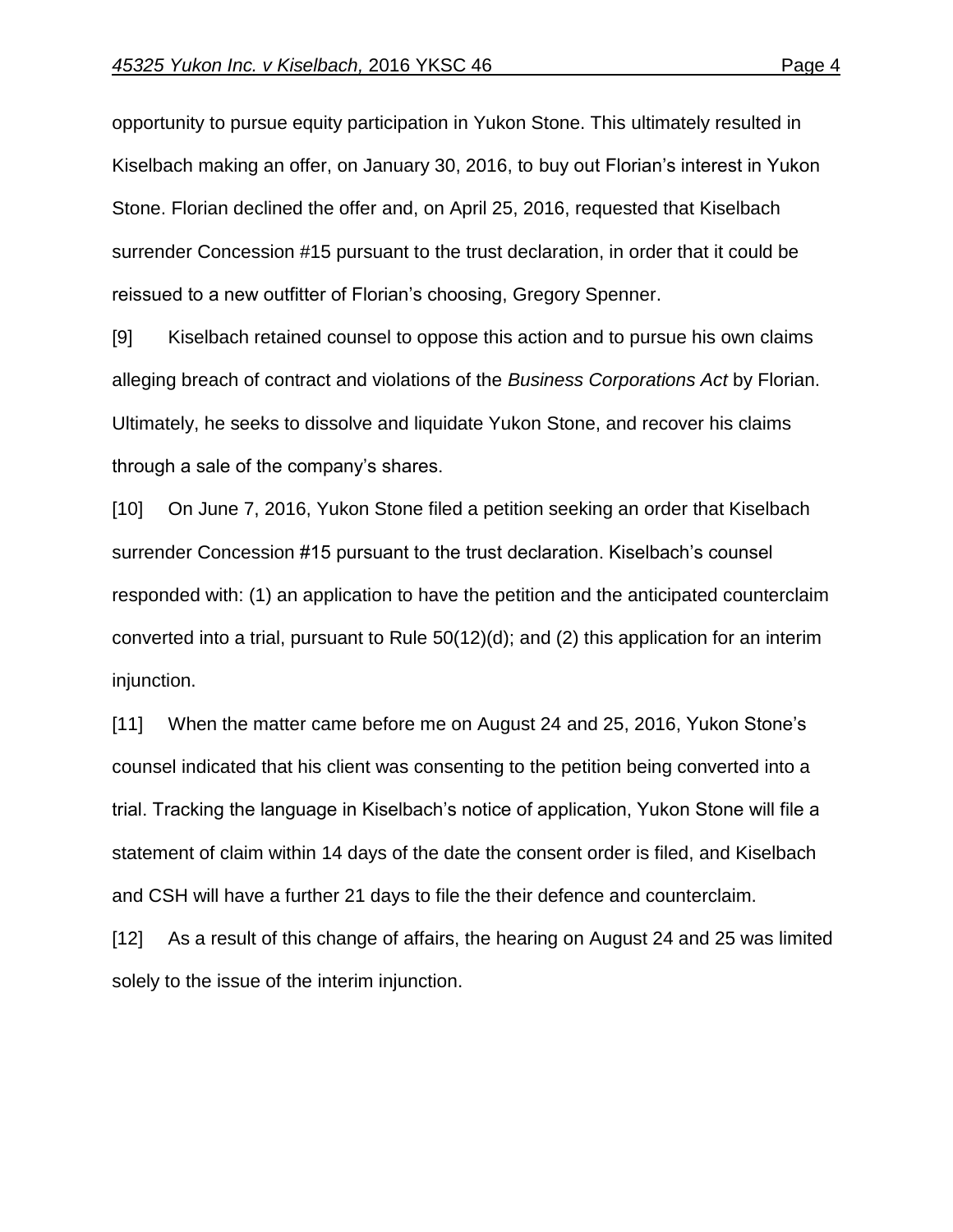## **ISSUES**

[13] There is no dispute that the leading case for interlocutory and interim injunctions is *RJR-MacDonald Inc*. *v Canada (Attorney General)*, [1994] 1 S.C.R. 311. It sets out the three part test for interim injunction relief, at para. 43:

- 1) there must be a serious question to be tried;
- 2) the applicant must suffer irreparable harm if the application were to be refused; and
- 3) the balance of convenience/inconvenience must be considered, which involves an assessment of which of the parties will suffer greater harm from the granting or refusal of the injunction, pending a decision on the merits of the case.

*RJR-MacDonald* has been applied by this Court in *S.M. (Guardian ad litem of) v. Porter Creek Secondary School*, 2007 YKSC 50; and *Duke Ventures Ltd. v. Seafoot*, 2015 YKSC 14.

# **ANALYSIS**

# *1) Is there a serious question to be tried?*

[14] Kiselbach's counsel raises a number of challenges to the validity of the trust declaration.

[15] First, he submits that Concession #15 is not capable of being trust property because it is not, pursuant to s. 76 of the *Act*, transferable or assignable by the outfitter. Rather, only the Minister may transfer a concession by terminating the concession and issuing a new concession to the transferee pursuant to s. 78 of the *Act*. In this regard, counsel relies upon *Halsbury's Laws of England*, 4<sup>th</sup> Ed. Vol. 48, (Butterworths: London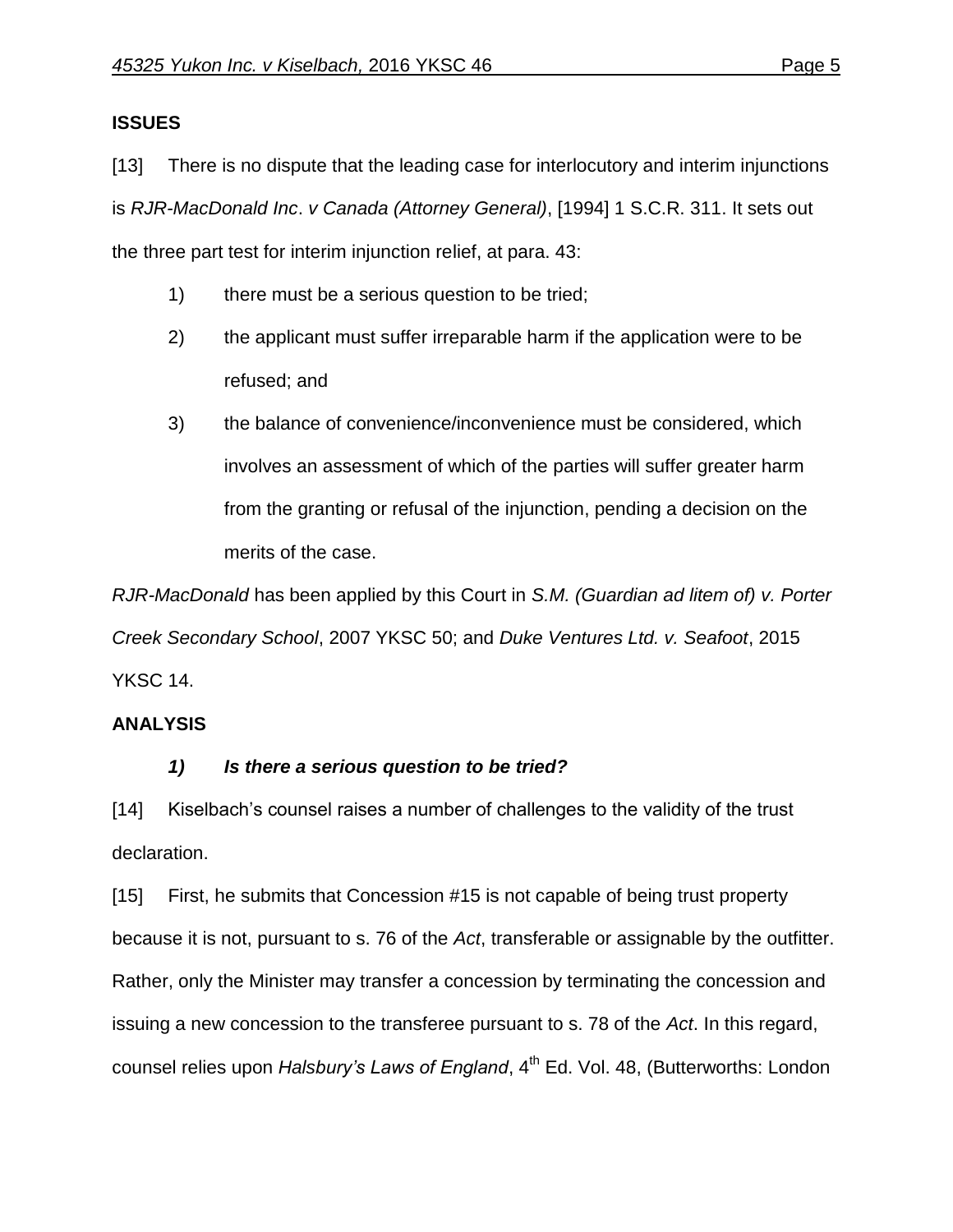1995), p. 252, which states that one of the essentials of creating a trust is that the

property is capable of being the subject of the trust, in the sense that it must be

property "which a person can, at law or in equity, transfer or assign".

[16] Second, Kiselbach's counsel submits that it is not possible to create a trust of

future acquired property. In this regard, he points to the language of the trust declaration

itself which indicates that when Kiselbach signed it, on June 11, 2012, he was not yet

the holder of Concession #15 (paras. 1 and 4). Further, according to the text *Equity and* 

*Trusts*, 7<sup>th</sup> Ed. (New York: Routledge, 2013), by Alastair Hudson, at p. 242:

Where a promise is made under a covenant to the effect that the settlor will settle property which is to be acquired in the future, there will not be a valid trust. A valid trust will only be created if the settlor owned property rights in the trust property at the time of purporting to declare the trust…(my emphasis)

[17] Thirdly, Kiselbach's counsel submits that in order to create a valid trust, there must be a "transfer" of the beneficial interest in the trust property to the beneficiary of the trust, while the trustee continues to hold the legal interest in the property. In this regard, he again points to the language of the trust declaration itself which defeats this requirement:

> 6. Nothing in this Trust Declaration is intended, nor shall it be construed, as operating as a transfer nor an assignment of the Outfitting Concession or any part thereof, to any person…

[18] Yukon Stone's counsel failed to deal with these arguments head on, but rather pointed to the fact that, in para. 2 of the trust declaration, Kiselbach declared before a notary public on June 11, 2012, that "a permit" had already been issued to him and Yukon Stone pursuant to s. 38 of the *Act*. This is the permit which allows the outfitter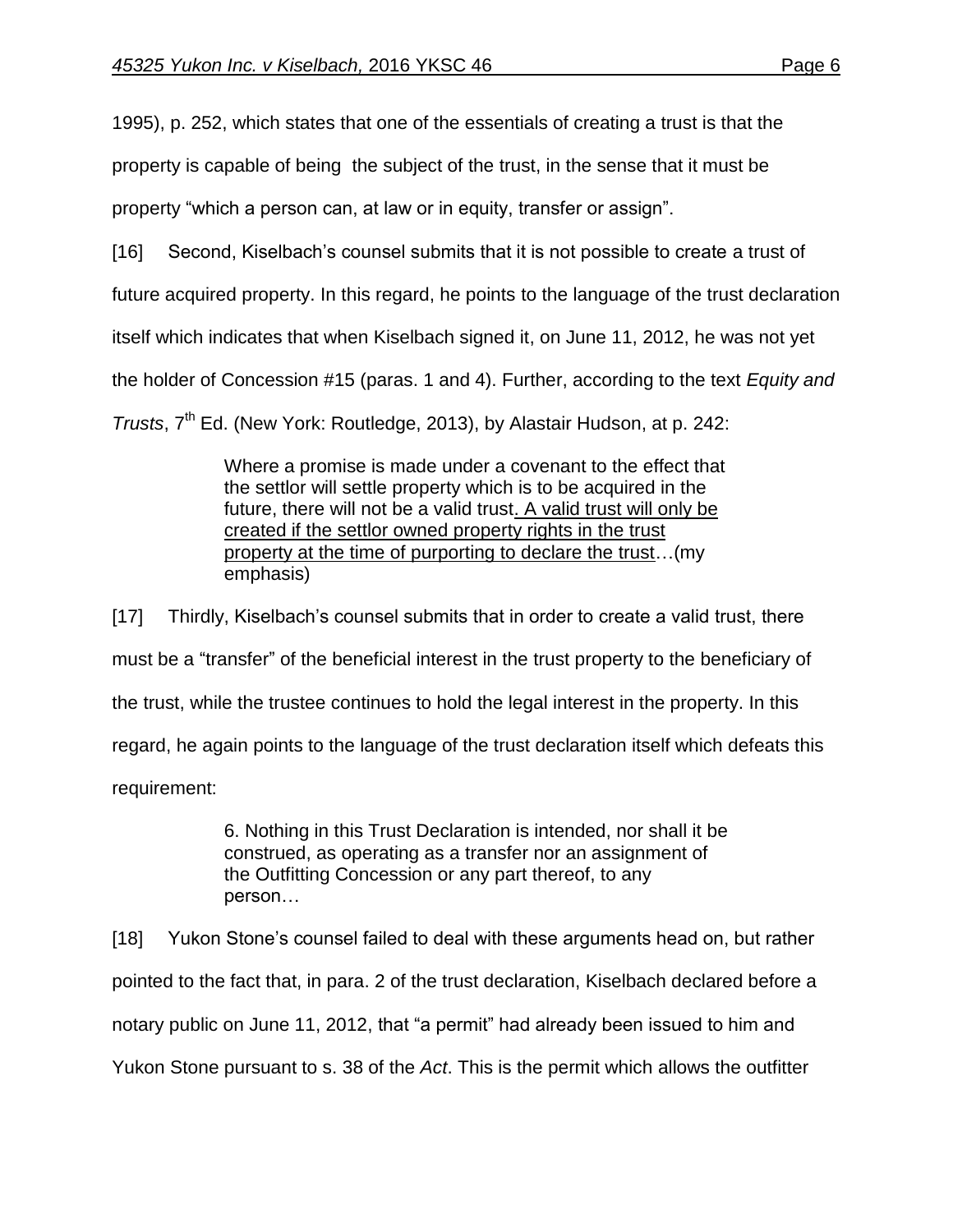and Yukon Stone to enter into contracts with hunters to provide guides. However, Yukon Stone's counsel submitted that this cannot be true if the permit was issued at the same time as the outfitter's operating certificate, which was issued on July 20, 2012. Therefore, Yukon Stone's counsel submitted that Kiselbach made a fraudulent misrepresentation when he declared that he already had the permit on June 11, 2012. [19] I confess I have difficulty with this argument, particularly when the evidence suggests that the trust declaration itself was prepared under Florian's instructions, and therefore the doctrine of *contra proferentum* would apply to the interpretation of any ambiguities. Further, the suggestion that there was fraud by Kiselbach does not in any way validate the trust.

[20] With respect to the breach of contract claim, Kiselbach's counsel alleges that the services agreement entitled either Kiselbach or CSH to acquire 1% of Yukon Stone on an annual basis commencing in 2013 until a total of 10% is accumulated. Further, the agreement states that either Kiselbach or CSH is entitled to purchase an additional 5% of the original purchase price for Concession #15, providing the purchase is completed prior to July 1, 2017. Yukon Stone's counsel failed to respond to these allegations. [21] Finally, Kiselbach's counsel alleges that Florian, as a director of Yukon Stone, acted in a manner that was either oppressive, unfairly prejudicial or with unfair disregard to Kiselbach's interests as a beneficial shareholder of Yukon Stone. Examples of this conduct cited by counsel are: (1) Florian failing to provide annual financial statements to Kiselbach; (2) Florian purporting to add his wife, Anne Florian, as a director of Yukon Stone on May 13, 2016 without Kiselbach's consent; and (3) Florian and his wife purporting to pass a director's resolution requiring Kiselbach to surrender Concession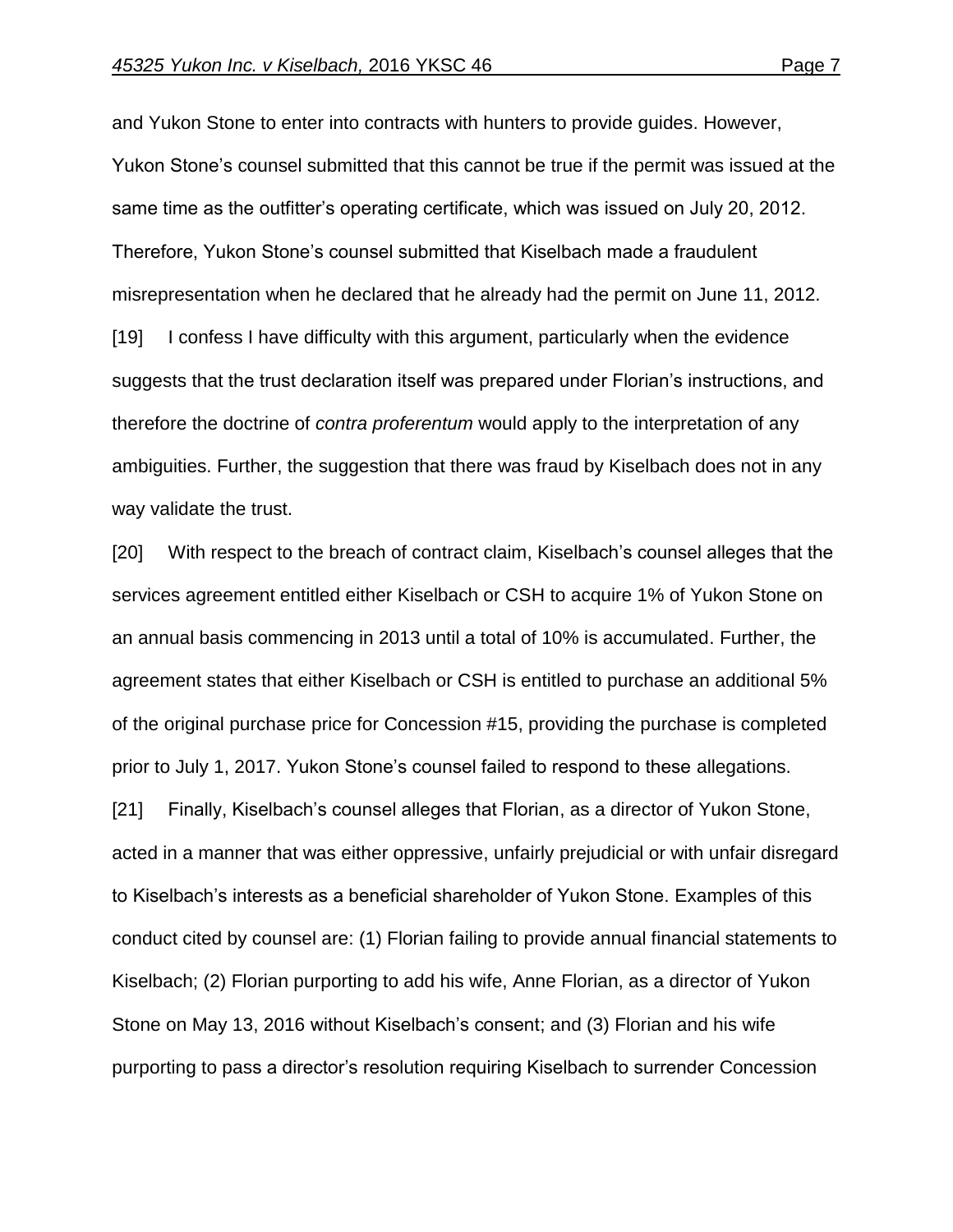#15 to Yukon Stone, in order that it could be reissued to Gregory Spenner, the replacement outfitter proposed by Yukon Stone. Once again, Yukon Stone's counsel failed to address these allegations, other than to suggest that in order to make such a claim, Kiselbach must file a petition of his own, which he has not yet done.

[22] This last point echoes the main one raised by Yukon Stone's counsel on the "serious question" issue. That is, that there is no question as yet before this Court, let alone a serious one, because Kiselbach has no "claim" presently before this Court. I fail to understand the logic of this submission. It seems to me that it is implicit in the consent of Yukon Stone to having this matter converted into a trial, that Yukon Stone recognizes that Kiselbach has raised arguable defences to the enforceability of the trust declaration, as well as claims of his own in his affidavit material in support of his two applications. Therefore, it is untenable for Yukon Stone to now take the position that Kiselbach has no claim before this Court, simply because he has not yet filed his counterclaim.

[23] In the result on this issue, I am satisfied that Kiselbach has raised a number of serious questions to be tried.

# *2) Will Kiselbach suffer irreparable harm if the injunction is not granted?*

[24] Here, Kiselbach's counsel points to the fact that, pursuant to s. 38(7) of the *Act*, Kiselbach, as the outfitter, is "personally liable" for any contravention of the *Act* by Yukon Stone. In this regard, he refers to the evidence that, from time to time, Florian has accompanied guides and hunters in the field during the hunting season for questionable purposes. While this evidence is disputed by Florian for the most part, much of his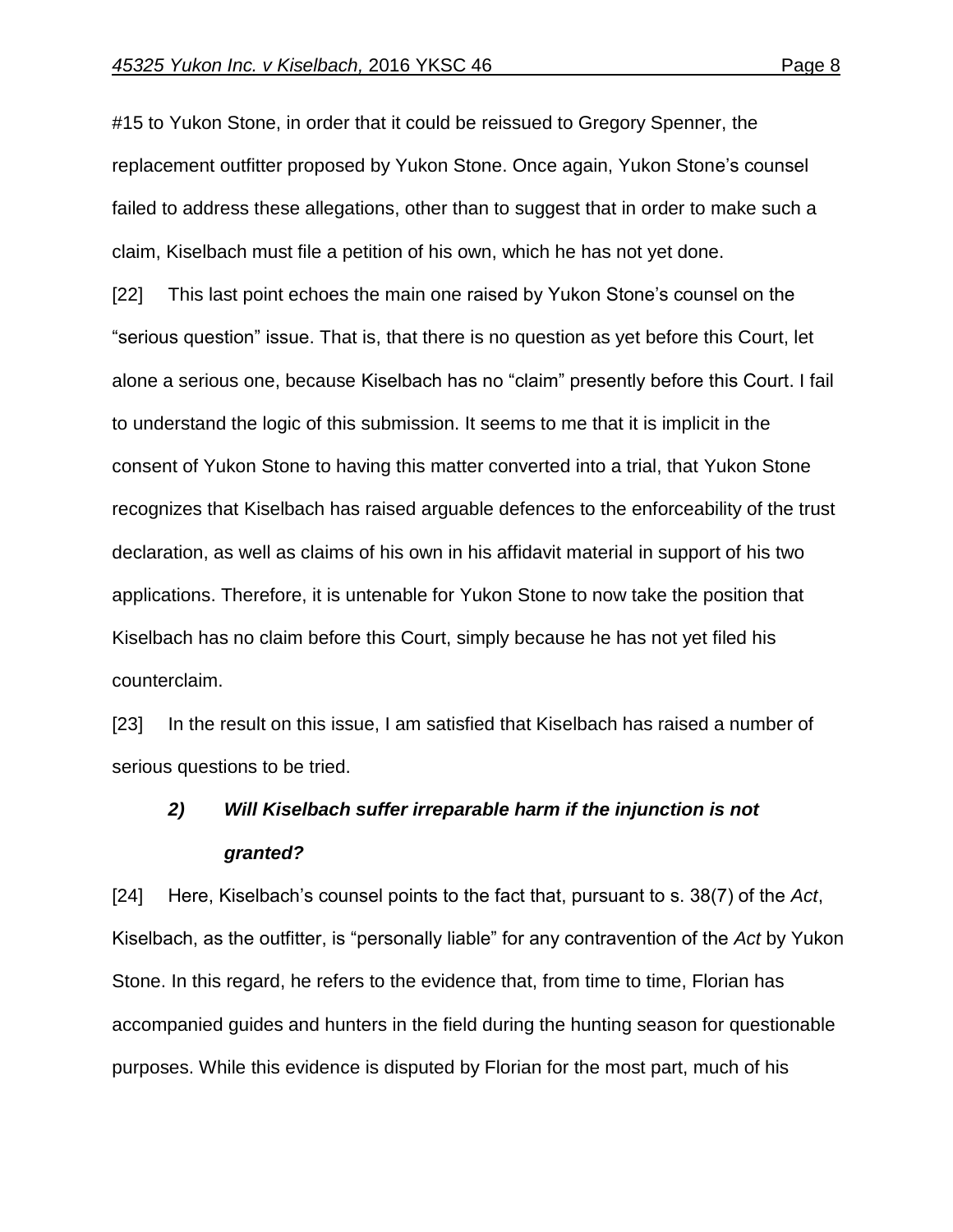evidence in that regard is contained in his affidavit #5, which was only filed on August 22, 2016, and which Kiselbach's counsel did not see until August 23. Accordingly, the evidence has yet to be challenged and responded to by Kiselbach. Having said that, there was at least one occasion in 2012 where Florian acknowledges, at para. 10 of his affidavit #5, that he was accompanying a licensed non-resident hunter and the hunter's wife on a sheep hunt along with a licensed guide. The actions admitted to by Florian in that affidavit arguably could constitute an attempt to assist the non-resident hunter in hunting a big game animal. That could constitute a violation of s. 42(1) of the *Act*, which states as follows:

> 42(1) Except under the authority of a guide licence, a person shall not

> > (a) accompany any person in the field for compensation, reward, or gain, whether received or promised, to assist the person in hunting any big game animal; or

(b) accompany a non-resident in the field to assist the non-resident in hunting any big game animal.

I pause here to simply observe that while Florian may not have received direct compensation or reward on this occasion, it is arguable that he received indirect compensation through the fees paid by the hunter to Yukon Stone.

[25] Kiselbach's counsel further observes that Kiselbach, as the outfitter, is obliged to strictly comply with numerous provisions in the *Act*. And further, that a failure to do so could result in his outfitter's operating certificate being cancelled or suspended if "in the opinion of the Minister" the operations of the outfitting concession are not being conducted in compliance with the *Act* [s. 57(1)], or if the Minister is "of the opinion" that it is necessary to do so for the conservation of wildlife or because it is in the public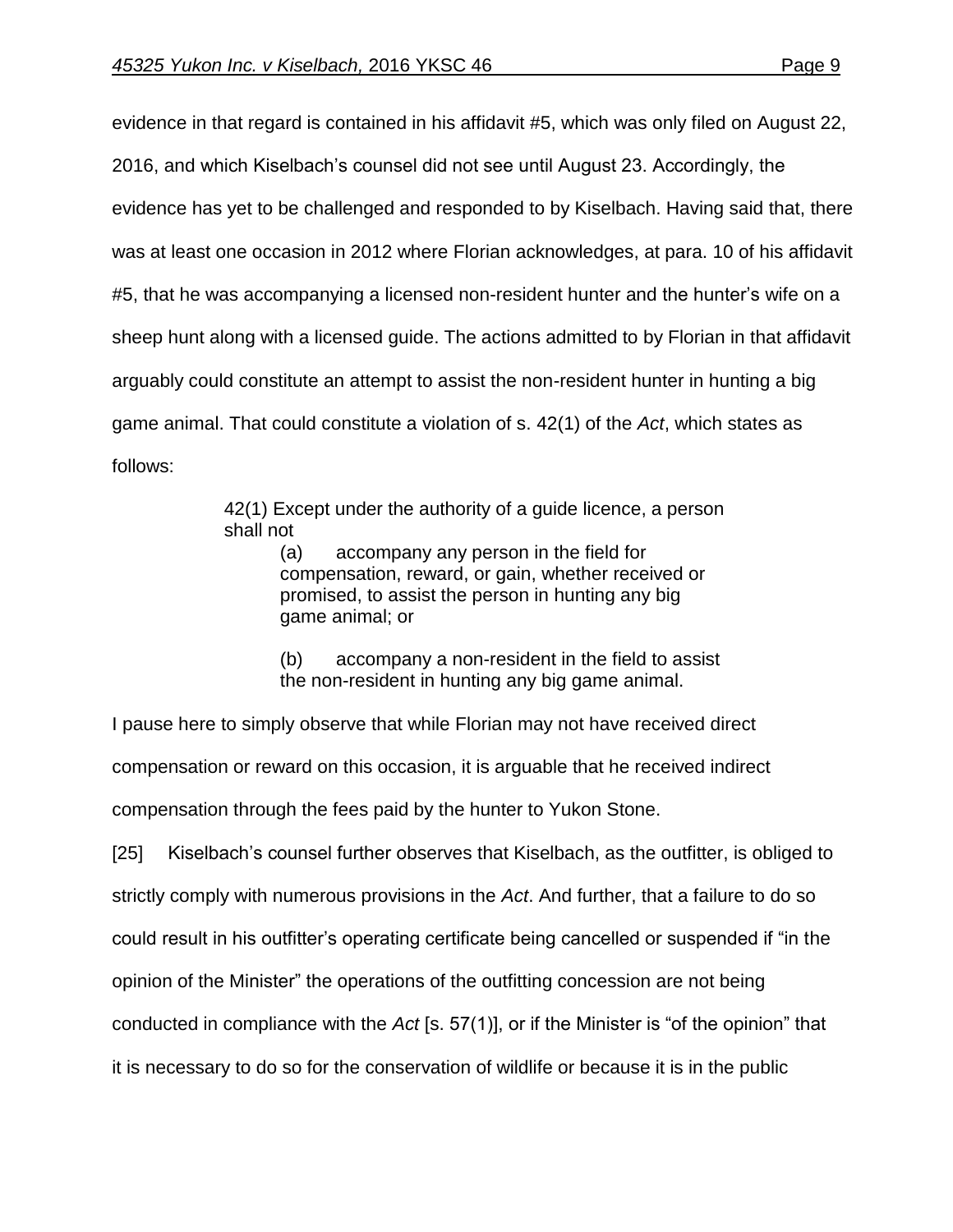interest [s. 79(1)]. Kiselbach's counsel emphasizes here that these provisions do not require a trial of the issue or even a hearing or investigation. Rather, it is simply a matter of ministerial discretion.

[26] Obviously, the risk of such a revocation or suspension is that neither Kiselbach nor Yukon Stone would be able to fulfil their obligations to their remaining hunter clients for the balance of the 2016 hunting season. That, in turn may require the refunding of several thousand dollars in deposits. Further, Kiselbach personally risks being charged with offences under the *Act*, which could cause long-term damage to his reputation as an outfitter and which may not be compensable in monetary terms. Such consequences could cause irreparable harm to both Kiselbach personally and Yukon Stone, a company in which Kiselbach may ultimately be found to be a beneficial shareholder.

[27] I am advised by counsel that the fees paid by the hunter clients for the 2016 hunting season have all been deposited in a bank account controlled by Florian and/or Yukon Stone in the United States. Further, as I indicated at the outset, Florian is a U.S. resident. Accordingly, while some of the potential harm to Kiselbach and Yukon Stone may be compensable in damages, it may nevertheless be very difficult for Kiselbach to enforce any damages he may be awarded, given these circumstances.

[28] In the result on this point, I am satisfied that Kiselbach has established that he may suffer irreparable harm if the interim injunction is not granted pending a trial of the issues stated above.

#### *3) Balance of convenience*

[29] The issue here is which of the parties would suffer greater harm from the granting or refusal of the injunction pending a decision on the merits. It is important to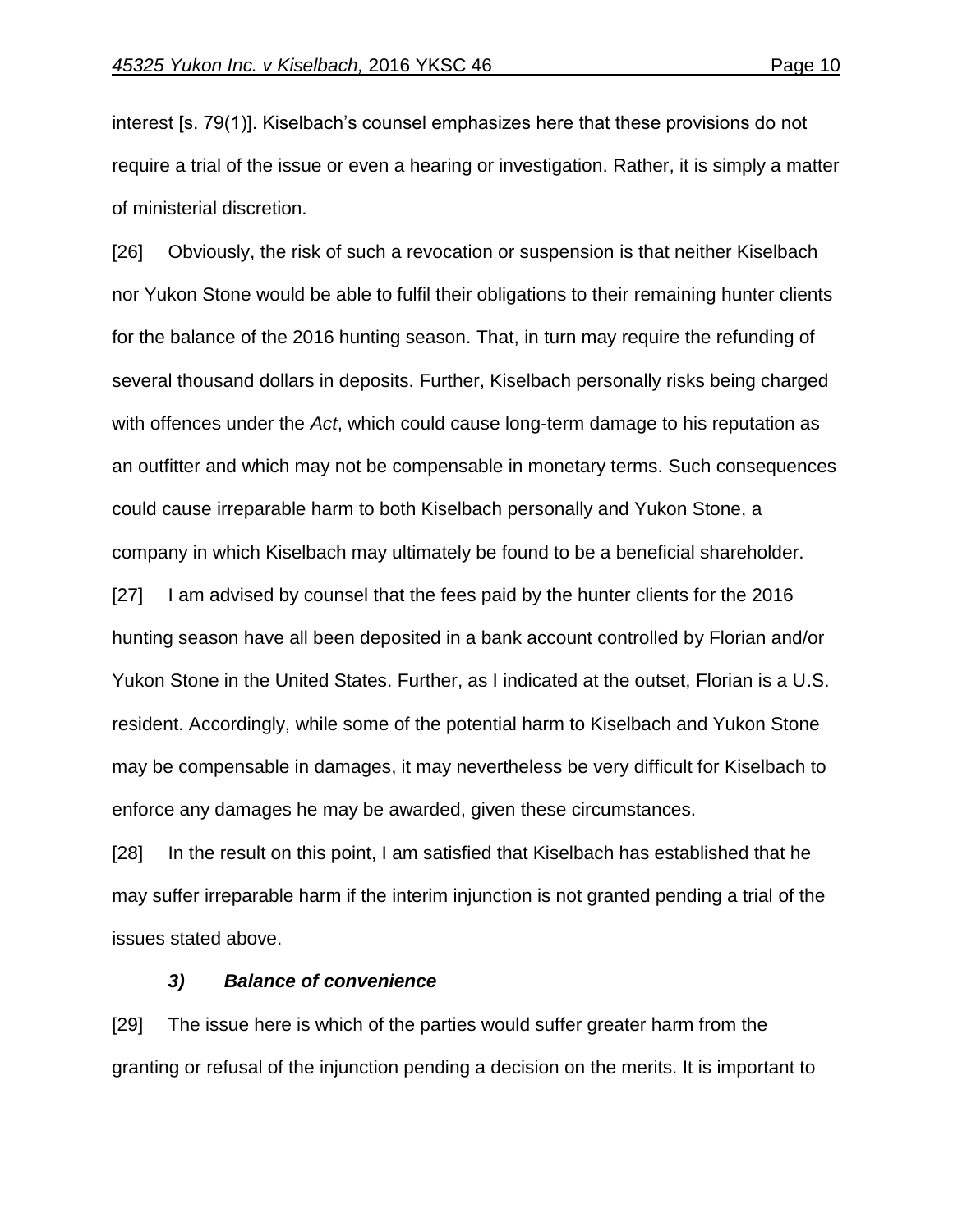note here that Kiselbach only seeks an interim injunction until the end of the current hunting season, i.e. until October 7, 2016, which is just some five weeks away. Further, there does not seem to be any significant dispute that Kiselbach has operated Concession #15 in a satisfactory manner over the previous four years, and that the income to Yukon Stone has steadily increased. Florian deposed in his affidavit #5, which I repeat remains unchallenged at this point, that Kiselbach has committed a number of violations under the *Act* which have resulted in tickets and fines being issued. However, none of that was apparently of concern to Florian during his negotiations with Kiselbach in early 2016 about the surrender of Concession #15 or the attempted buyout by Kiselbach. Indeed, the evidence is to the contrary that Florian appeared to be quite pleased with Kiselbach's performance until Kiselbach ultimately refused to surrender the concession and legal action got underway.

[30] Further, as stated above, if there are violations of the *Wildlife Act* by Florian in his individual capacity, or in his capacity as a director of Yukon Stone, it is Kiselbach who risks personally liability for those violations, not Florian.

[31] In the result on this point, Kiselbach has satisfied me that he would suffer the greater harm if Florian is not enjoined from interfering with Kiselbach's operation of Concession #15 for the relatively short remainder of the 2016 hunting season.

#### **CONCLUSION**

[32] I grant Kiselbach an interim injunction. However, I conclude that I cannot do so in precisely the language suggested by his counsel in the notice of application. Counsel specifically wanted me to enjoin and restrain Aaron Florian, Anne Florian, Gregory Spenner and Kurt Spenner (Gregory's son). The Spenners are not parties to the action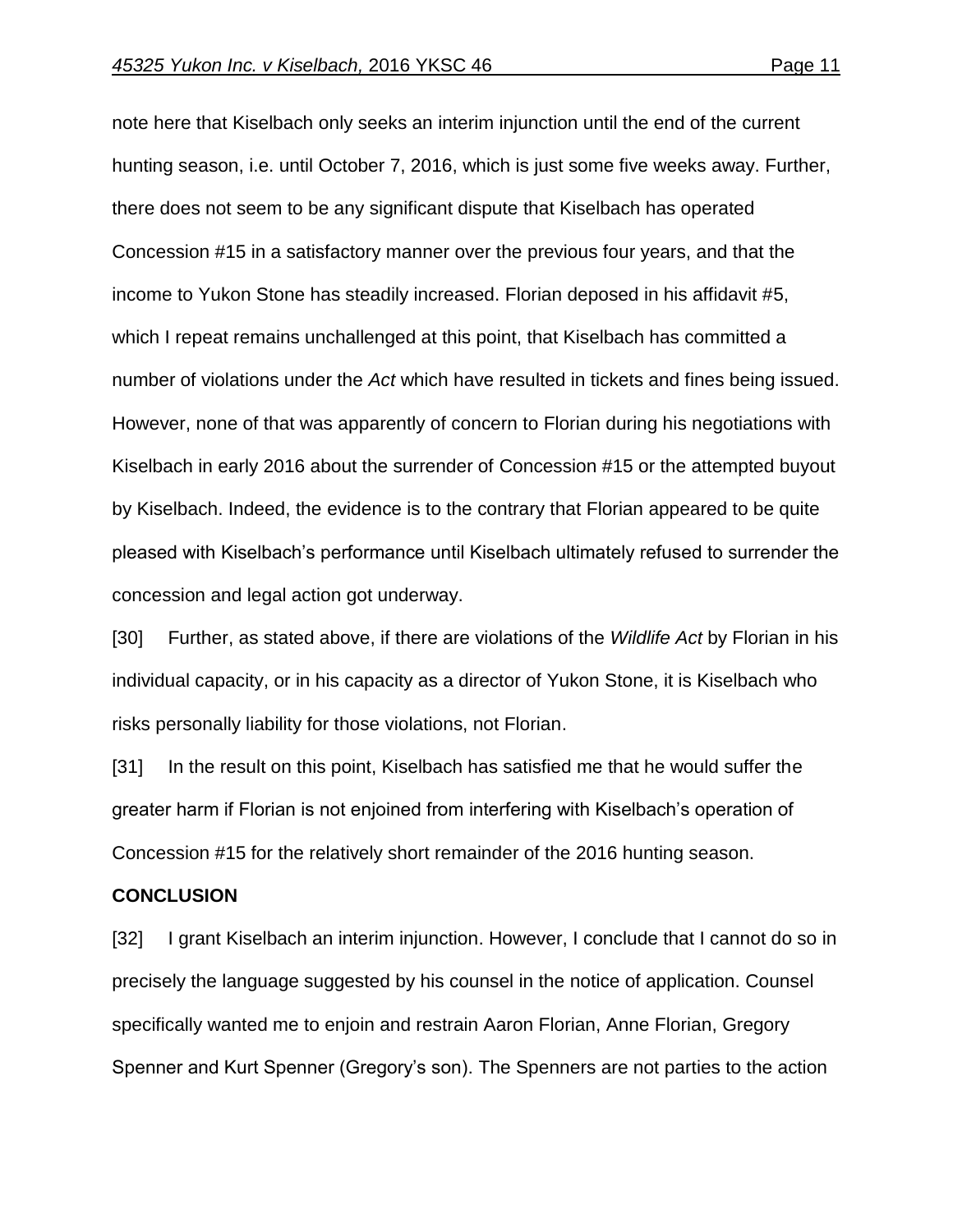as it presently stands and I find that I am without jurisdiction to impose any orders against them. The Florians are also technically not parties to the action, although they are directors of Yukon Stone and I am satisfied that I can enjoin them in that capacity. [33] Accordingly, I order that 45325 Yukon Inc., carrying on business as Yukon Stone, whether by itself or by or through its directors, Aaron Florian and or Anne Florian, or

howsoever, except through Craig Kiselbach, be restrained and enjoined from:

- a) offering to provide, agreeing to provide or providing a guide to any person to hunt for a big game animal within Concession #15;
- b) offering to accompany, agreeing to accompany, or accompanying any person on a hunt for big game animal within Concession #15;
- c) offering to accompany, agreeing to accompany, or accompanying any person on a hunt for a big game animal within Concession #15, whether for compensation, reward, or gain, whether received or promised, or otherwise;
- d) offering to employ, agreeing to employ or employing any person, whether as a guide or otherwise;
- e) offering to exercise, agree to exercise or exercising any of the rights or responsibilities vested in Kiselbach, as an outfitter under the *Act* in relation to Concession #15;
- f) offering to exercise, agreeing to exercise or exercising any of the rights or responsibilities vested in a guide under the *Act* in relation to Concession #15;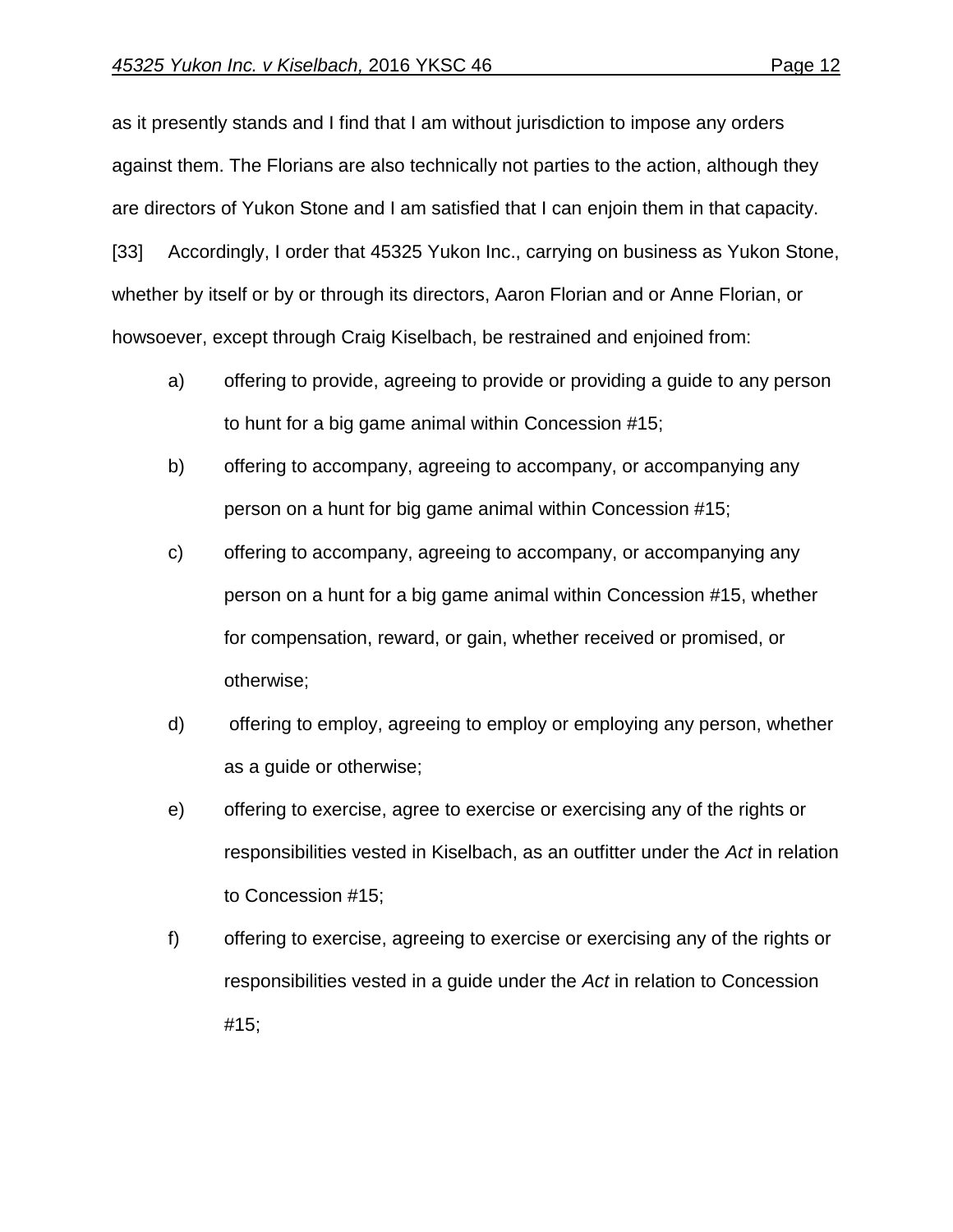- g) attempting to direct, manage or interfere, agreeing to direct, manage or interfere, or directing, managing or interfering with the outfitting and guiding business and operations of Yukon Stone, except by or through Kiselbach, such outfitting and guiding business and operations to include:
	- i. the management of all aspects of the outfitting and guiding business and operations (including horse care, hiring and managing of guides and crews, flying and infrastructure maintenance and improvement) of Yukon Stone;
	- ii. the attendance at shows to represent the business and operations of Yukon Stone;
	- iii. the scheduling and booking of all hunts for big game animals by Yukon Stone within Concession #15;
	- iv. responding to all inquiries made of Yukon Stone concerning the outfitting and guiding business and operations of Yukon Stone;
	- v. the management of relations between Yukon Stone and all governmental agencies, First Nations, and the Yukon Outfitters Association; and
	- vi. the receipt of all revenues and income and the payment of all debts and expenses arising from or related to the outfitting and guiding business and operations of Yukon Stone;

until and including October 7, 2016, or until further order of this Court.

[34] I further order that Yukon Stone, whether itself or by or through Aaron Florian and Anne Florian, as directors, shall restore Kiselbach as an authorized signatory,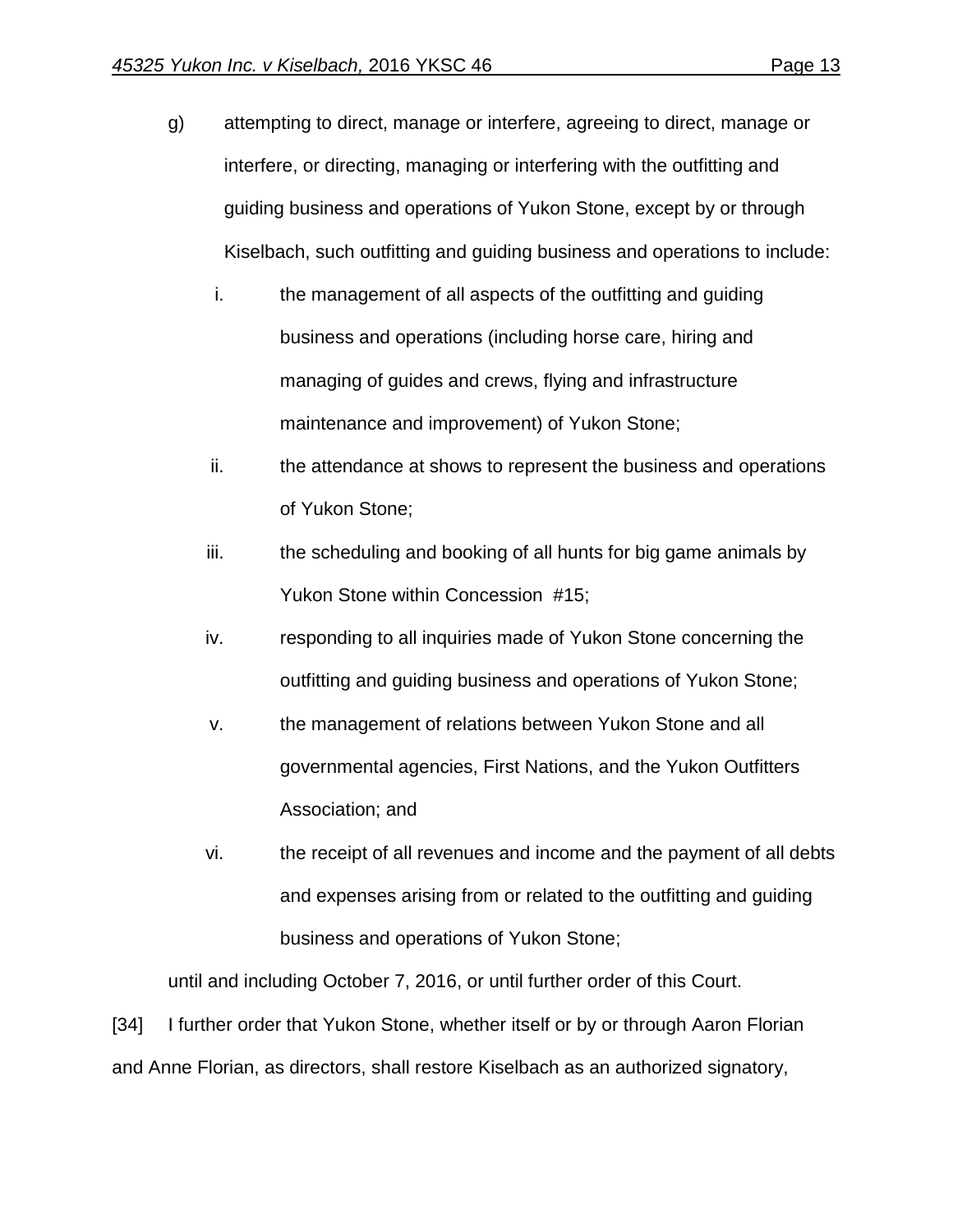acting alone, to the bank accounts of Yukon Stone, including the account maintained by Yukon Stone at Scotiabank (the Bank of Nova Scotia) in Whitehorse, Yukon.

[35] I further order that Yukon Stone, whether itself or by or through Aaron Florian and Anne Florian, as directors, transfer all funds deposited as fees from hunters for the 2016 hunting season in any US bank account maintained for that purpose by Florian and/or Yukon Stone to Yukon Stone's account at Scotiabank (the Bank of Nova Scotia) in Whitehorse, Yukon.

[36] I further order that Kiselbach shall:

- a) within 45 days of the date of the end of the 2016 hunting season for Concession #15; or
- b) no later than November 30, 2016,

whichever occurs first, produce to Yukon Stone and file with this Court an account of:

- I. all receipts, revenues and income paid to or earned by Yukon Stone arising from or related to its outfitting and guiding business and operations from the date of this order to the date of the account; and
- II. all costs, expenses, debts and liabilities paid to or incurred by Yukon Stone arising from or related to its outfitting and guiding business and operations; from the date of this order to the date of the account.